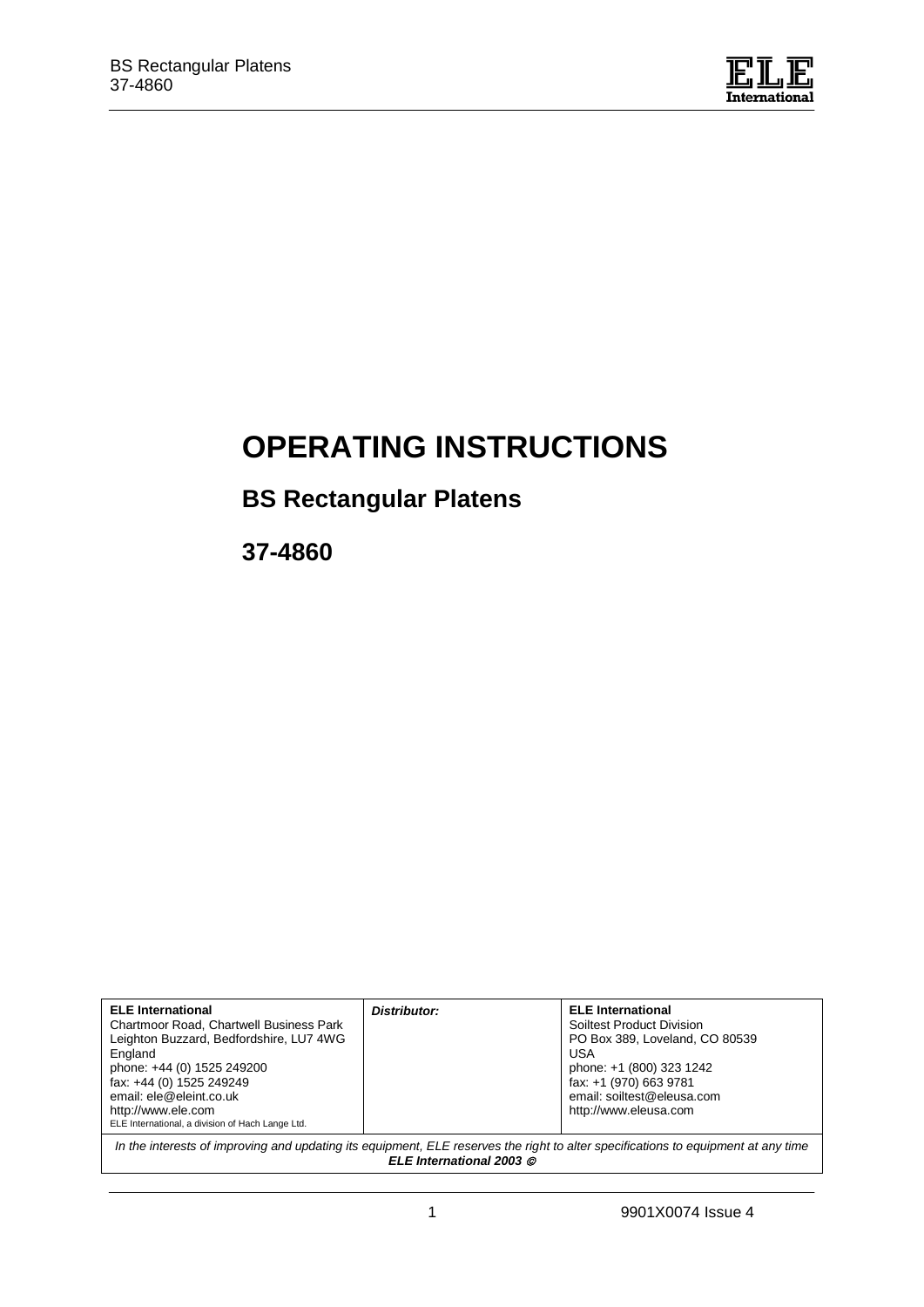## **Contents**

| <b>Section</b> |                            | Page |
|----------------|----------------------------|------|
| 1              | <b>Introduction</b>        | 3    |
| $\mathbf 2$    | <b>Fitting the Platens</b> | 3    |
| 3              | <b>Optional Extras</b>     | 4    |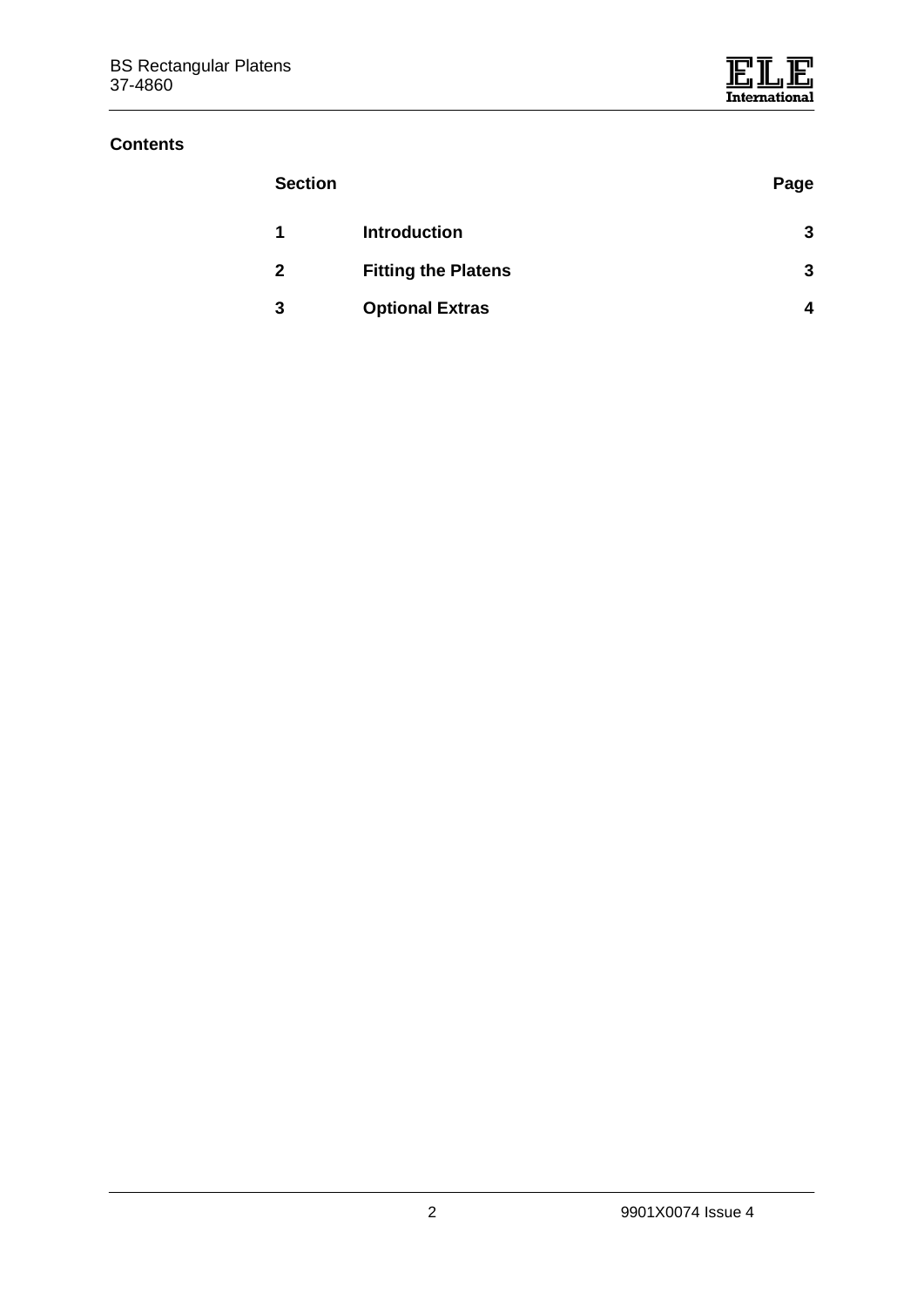

## **1 Introduction**

These platens are for use with 2000 kN and 3000 kN BS Compression Machines.

The vertical clearance when these platens are fitted is 228 mm. This can be increased to 248 mm by removing the bolt-on spacer from the ram.

The platens are supplied complete with two bolt-on spacers for use when testing blocks 140 mm or 190 mm high.

Dimensions are 445 x 250 x 75 mm.

The platens are supplied **without** gates. Due to the size of these platens, the safety gates will need removing from 2000 kN BS Compression Machines. Extended Safety Gates are available and must be ordered separately. Refer to Section 3.

**Note:** the platens are designed for use with ELE Compression Machines fitted with a 300 mm diameter upper platen, which **is not** removed when attaching the platens.

#### **2 Fitting the Platens**

- 2.1 Remove the rear screen by unscrewing the two retaining screws and lifting it out of the locating lugs. Retain all removed parts. If extended safety gates have been ordered, the retaining screws will be required.
- 2.2 3000 kN Machines: Open the front safety gate.

2000 kN Machines: Remove the front safety gate by unscrewing the retaining screw and removing the small spacer at the lower end of the gate hinge rod. Raise the gate to withdraw it from the lower locating lug and then swing the free end of the gate outward slightly to clear the lug before lowering it until the upper end of the gate hinge rod is free from the interlock switch. Retain all removed parts. If extended safety gates have been ordered, fit the extended front gate in the reverse order employed when removing the standard gate, taking care that the slot in the safety gate hinge rod is engaged correctly in the interlock switch drive pin.

2.3 With the machine ram in its lowest position, remove the existing lower platen.

**Note:** to achieve the maximum vertical clearance of 248 mm (required when testing 215 mm high blocks using fibre-board facing), unscrew and remove the four hexagon socket head cap screws and lift off the 20 mm thick spacer from the top of the ram.

When testing 190 mm high blocks, bolt on the 25 mm thick spacer provided.

When testing 140 mm high blocks, bolt on both the 25 mm and 50 mm thick spacers provided.

- 2.4 Screw the four lifting rods into the lower rectangular platen (this is identified by the specimen locating lines engraved on the upper surface) and place on the machine ram (or spacers).
- 2.5 Place spacing material, with a minimum diameter of 150 mm, centrally on the lower platen to leave a vertical clearance to the upper platen of approximately 100 mm.
- 2.6 Unscrew the lifting rods from the lower platen and fit into the upper platen. With the threaded holes uppermost, position the upper platen onto the spacing material and align with the lower platen. Remove the lifting rods.
- 2.7 Raise the ram using the hydraulic system until the spacing material is either touching or less than 1 mm from the upper circular platen.